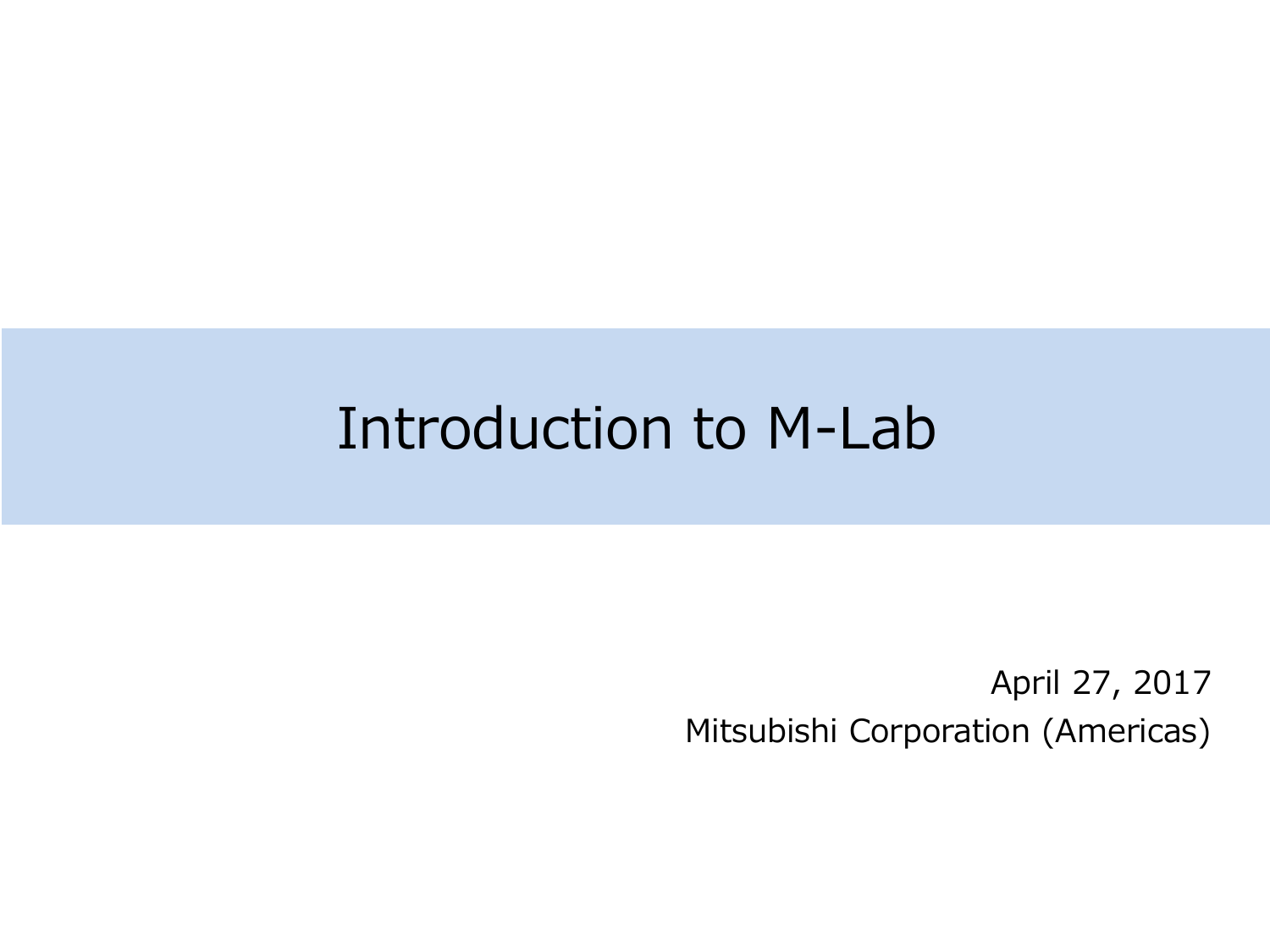What we often hear about Silicon Valley and Japanese corporates…

- $\checkmark$  Open Innovation
- $\checkmark$  Diversity creating new values
- $\checkmark$  Action towards creating value  $\to$  Research, research, research
- $\checkmark$  Start small
- $\rightarrow$  NIH
- $\rightarrow$  (Generally) lack diversity
- 
- $\rightarrow$  Perfect planning
- $\checkmark$  Fail fast  $\rightarrow$  Failure is not an option
- $\checkmark$  Seed from Silicon Valley does not grow well on Japanese soil
- $\checkmark$  Low presence of Japan